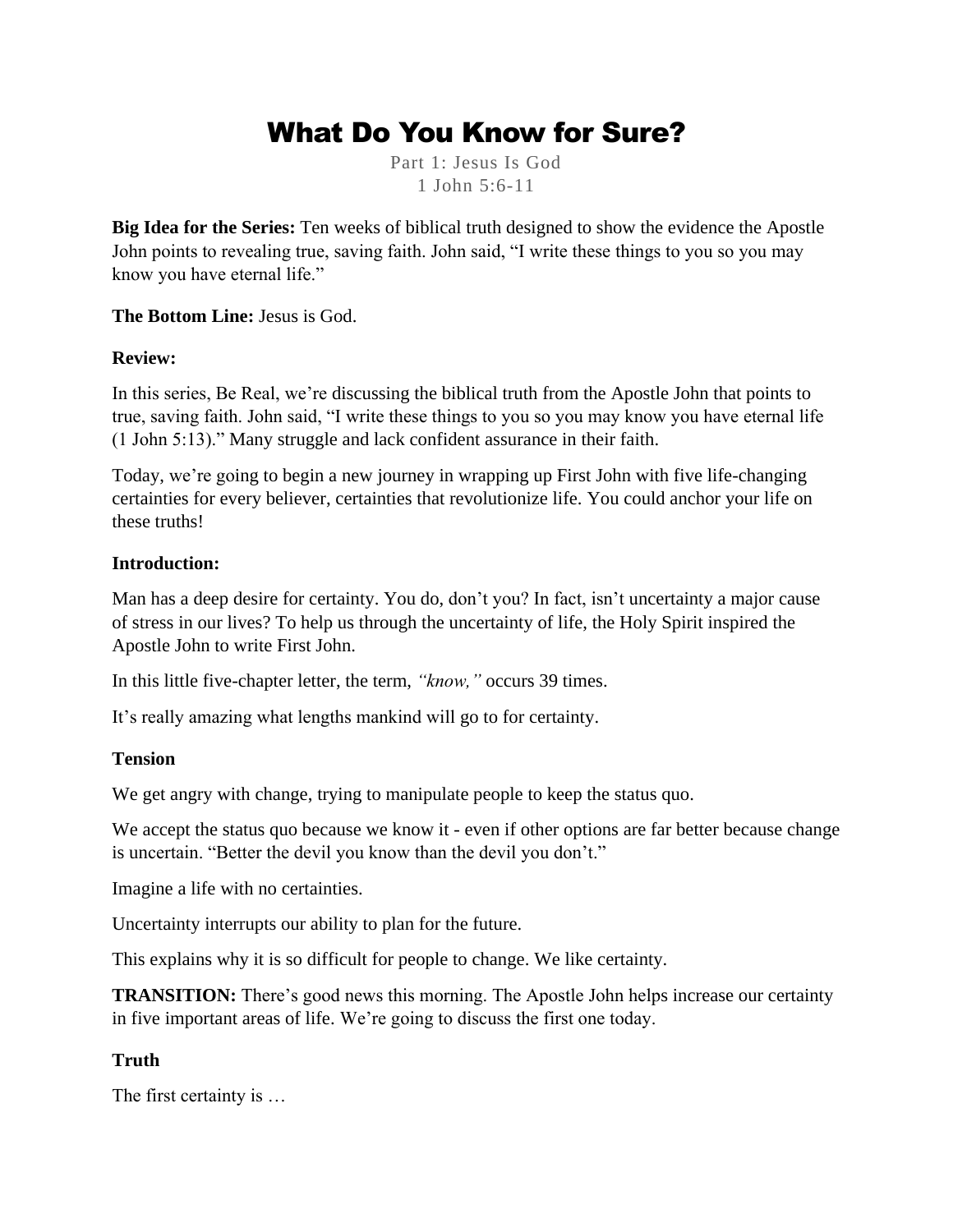#### **Jesus is God (1 John 5:6-11).**

How do we know Jesus is God? In Matthew 27, people called Jesus a liar and a deceiver. Others suggested he was a religious fanatic, insane, and of the Devil.

So … how do you know?

God provided you three infallible witnesses to prove Jesus is God. Let's look at John's letter.

First Witness – the water  $(v. 6)$ .

The water refers to His baptism in the Jordan when the Father spoke from heaven.

This was the Father's authentication or substantiation of His life, ministry, and identity.

Second Witness – the blood  $(v, 6)$ .

As time drew for Jesus to die, God spoke once again from heaven to a crowd of people in answer to Jesus' prayer … saying, "I have glorified it [my name], and will glorify it again (John 12:28)."

Third Witness – the Spirit (vv. 6-8)

The primary role of the Holy Spirit is to bear witness to Christ. In fact, He is the "Spirit of Truth," so you can trust Him completely!

The Testimony of God (vv. 9-11)

Since you received these powerful witnesses, why would we reject the witness of God?

Truth is, everyone has faith. They have faith in elevators, doctors, their pharmacist, fellow drivers.

If we trust men, why can't we trust God?

Jesus is God. This is the first Christian certainty, and it is foundational to everything else.

What difference does this make in your life?

- 1. Jesus is your forgiveness from your past life.
- 2. Jesus is your abundant life in your present life.
- 3. Jesus is your eternal life in the afterlife.

Colossians 3:4, "When Christ, **who is your life**, appears, then you also will appear with him in glory."

What confidence does this give you that your past, present, and future are all in Christ? He is your life!